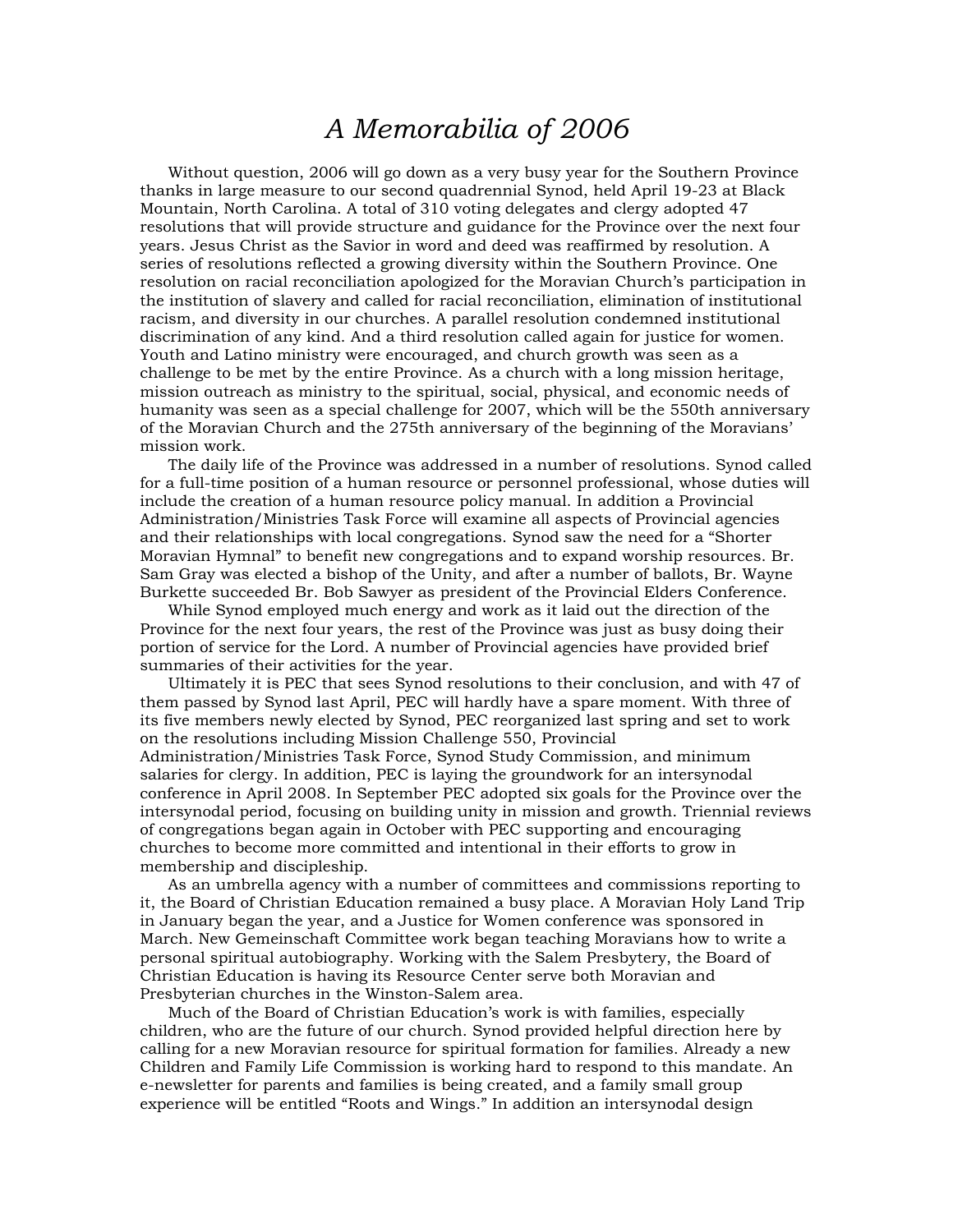conference will be held next March at Laurel Ridge focusing on spiritual formation in the family, and a special weekend retreat next September will help boys and girls navigate our culture as children of God.

 Several youth and children's rallies were held during the year. The one at Clemmons on October 8 drew 287 young people from 27 Moravian churches. The Regional Youth Council (RYC) saw growing congregation participation. And looking ahead, a Young Adult CONVO event is planned in the Czech Republic in 2007.

 Laurel Ridge, the Province's very special worship place in the mountains, enjoyed another successful year of camps and conferences. Summer camp numbers were up, especially with our younger campers, and that despite a nationwide decline among church camps. Laurel Ridge's Growing for a Lifetime campaign is nearing completion, and already we are seeing more concrete results with construction beginning on the new wing of Higgins Lodge. Among its many programs and opportunities, Laurel Ridge was host in October to "Common Threads," the second annual Moravian Women's Retreat. About 25 women from six congregations enjoyed the weekend in the mountains with program leader Maggie Wellert of Sister Bay, Wisconsin.

 The Board of Evangelism and Home Missions, the growth engine of the Province, has assumed more responsibilities with the blessing of Synod. Latino ministries will receive greater emphasis. BEHM assumed oversight of the Older Adult Commission in February, and began plans in the fall to integrate its work with Senior Friends to fully develop older adult ministries in the Province. BEHM has also partnered with the parish nurse program at Friedland and Salemtowne as a wider conversation has begun among churches and agencies in Forsyth County to organize congregational nursing in the community. Synod also reaffirmed two continuing programs of BEHM, the Cornerstone Campaign for new church development, and the Forsyth Jail and Prison Ministry with chaplain Robert Wolfe.

 In addition, BEHM continues to foster growth in the Province with our three newest churches, Cordero de Dios (Lamb of God), New Beginnings, and Holly Springs. Holly Springs welcomed its new pastor, Tracy Robinson, and his family, originally members at Palm Beach Moravian Church. This is a historic call, for it is the first time a predominately white Southern Province congregation has had a minister with non-white heritage, in this case Nicaraguan.

 When hurricane Katrina swept through New Orleans in August 2005 little did we envision the unifying outpouring of response by Moravians. It has spanned both Northern and Southern Provinces, involved a number of Moravian agencies in cooperative effort, and now has its own title for current and future needs: Moravian Disaster Response. The interprovincial Board of World Mission purchased a stormdamaged house in coastal Mississippi, and teams set to work to make it livable again. By the first anniversary of Katrina's landfall last August, 46 teams from 43 Moravian churches plus Moravian Theological Seminary and Salem College had pitched in. The work continues, and cooperative efforts have reached out to include Habitat for Humanity, Samaritan's Purse, Lutheran Disaster Response, and the North Carolina Baptist Men.

 Ask Sunnyside Ministry for a report on its doings, and this surprisingly happy agency — it lends a hand to some our most downtrodden fellow human beings responds with poetic license:

> It is time to consider a year to remember: Jennifer [Clark] joined us, a change for the better; Student enhancement and a trip to the U.K., Smoke in the building from microwaved buns, No broken bones after falls from the porch, Programs expanded for service demanded, Families assisted with grace and respect, Responded with tears and smiles of thanks. Bypass surgery of cabbage [Br. Roma Combs's heart] times 5;